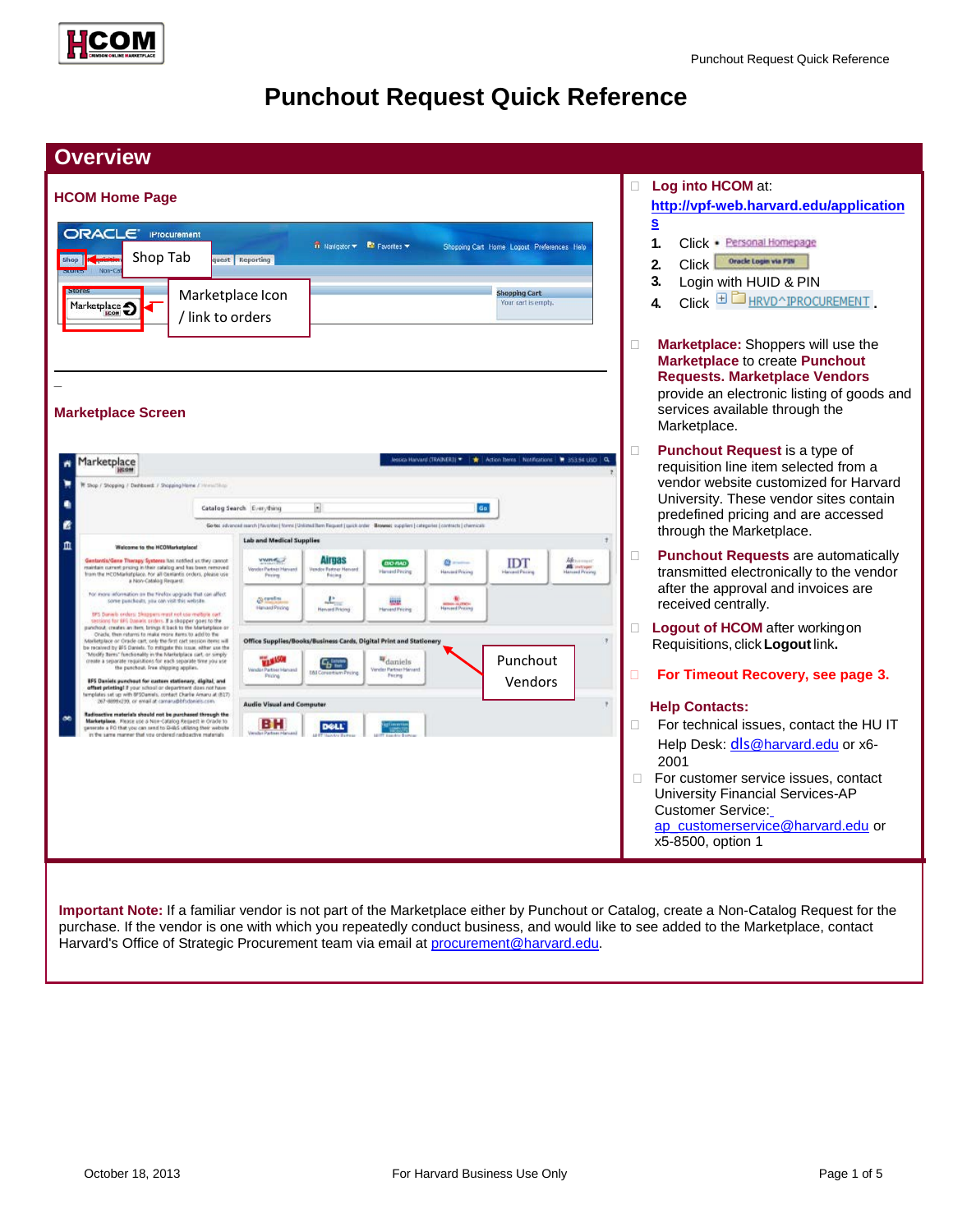

## **Creating a Punchout Order Request**

**Note:** You can return to Oracle, without making a purchase, at anytime by selecting your Username and the Cancel Punchout link



**6.** Click the appropriate **Add To** button, such as ADD TO BASKET Or **Add to Cart** 

**Creating a Punchout Order Request:**

**1.** Login to HCOM and access the HCOM Home page.

- **7.** Finish shopping and review the contents of your shopping cart.
- **8.** Follow the websites navigation until you are ready to click on the **Checkout** button to submit the cart back to the Marketplace.
- **9.** From the Marketplace, it is necessary to submit the contents of your cart back to HCOM for purchase. Click the **submit to Oracle** button to submit the Marketplace cart

back to HCOM.

- **10.**To continue shopping with another vendor, click Continue Shopping on top left.
- **11.**Once back in HCOM, you must **initiate the checkout process**. This creates the formal Requisition and subsequently begins the approval process.

**Note:** Refer to the **Checkout Process Quick Reference** for more information.

your current Requisition by selecting the  $\Box$  icon at the top-left of the page to return to the Marketplace screen. From there, you can access the websites of additional Punchout Vendors or Shop from the Catalog Vendors.

## **Things to Remember**

- All mandatory fields are designated with an  $*$ .
- The **Vendor Justification Form (VJF)** section needs to be completed for purchase requisitions over \$4,999.99 where Federal sponsored funds are used.
- Debarment section needs to be completed for purchase requisitions over \$24,999.99 where Federal sponsored funds are used.

HCOM will allow you to mix and match Catalog items, Punchout items and Non-Catalog items in a single cart. However, it is highly recommended that you create separate requisition for Non-Catalog items.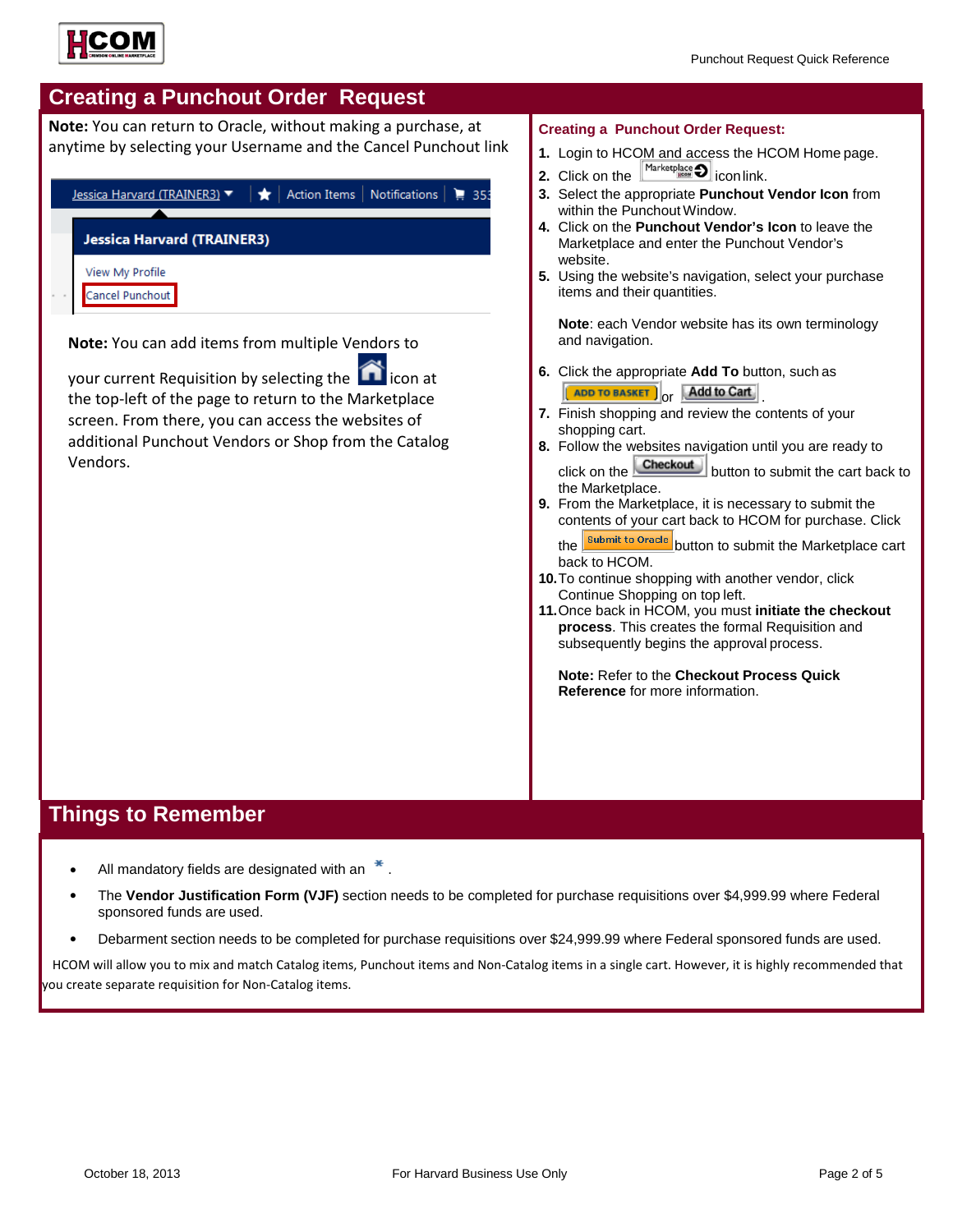

### **TIME OUT RECOVERY**

TIME OUT RECOVERY: If you are shopping in the Marketplace for longer than 30 minutes, you may find you are timed out of HCOM when you try to submit your Shopping Cart. To retrieve your Shopping Cart, use these steps:

- a. Log back into HCOM
- b. Select the Marketplace button
- c. Select the Shopping Cart icon, then My Carts and Orders, then Time Out Cart Recovery

|               |      |                                 |                                                                                                                                                    | Jessica Harvard (TRAINER3) ▼ |
|---------------|------|---------------------------------|----------------------------------------------------------------------------------------------------------------------------------------------------|------------------------------|
|               | Shop |                                 |                                                                                                                                                    | $Alt + P$                    |
| $\mathscr{A}$ |      | Channing<br>My Carts and Orders | <b>My Carts and Orders</b><br>Open My Active Shopping Cart<br>View Draft Shopping Carts<br>View My Orders (Last 90 Days)<br>Time Out Cart Recovery |                              |
|               |      |                                 |                                                                                                                                                    |                              |

### d. Select Resubmit Cart

| Requisition No. | Requisition Name       | Requisition Date/Time | <b>Requisition Total</b> |               |
|-----------------|------------------------|-----------------------|--------------------------|---------------|
| 43967816        | 2013-10-07 01802743 01 | 10/13/2013 3:01 PM    | 65.55 USD                |               |
| 42981640        | 2013-09-05 01802743 01 | 9/5/2013 10:11 AM     | 795.414                  |               |
| 42037095        | 2013-08-04 01802743 01 | 8/4/2013 8:15 AM      |                          | resubmit cart |
|                 |                        |                       |                          |               |

e. Complete the **Checkout** process.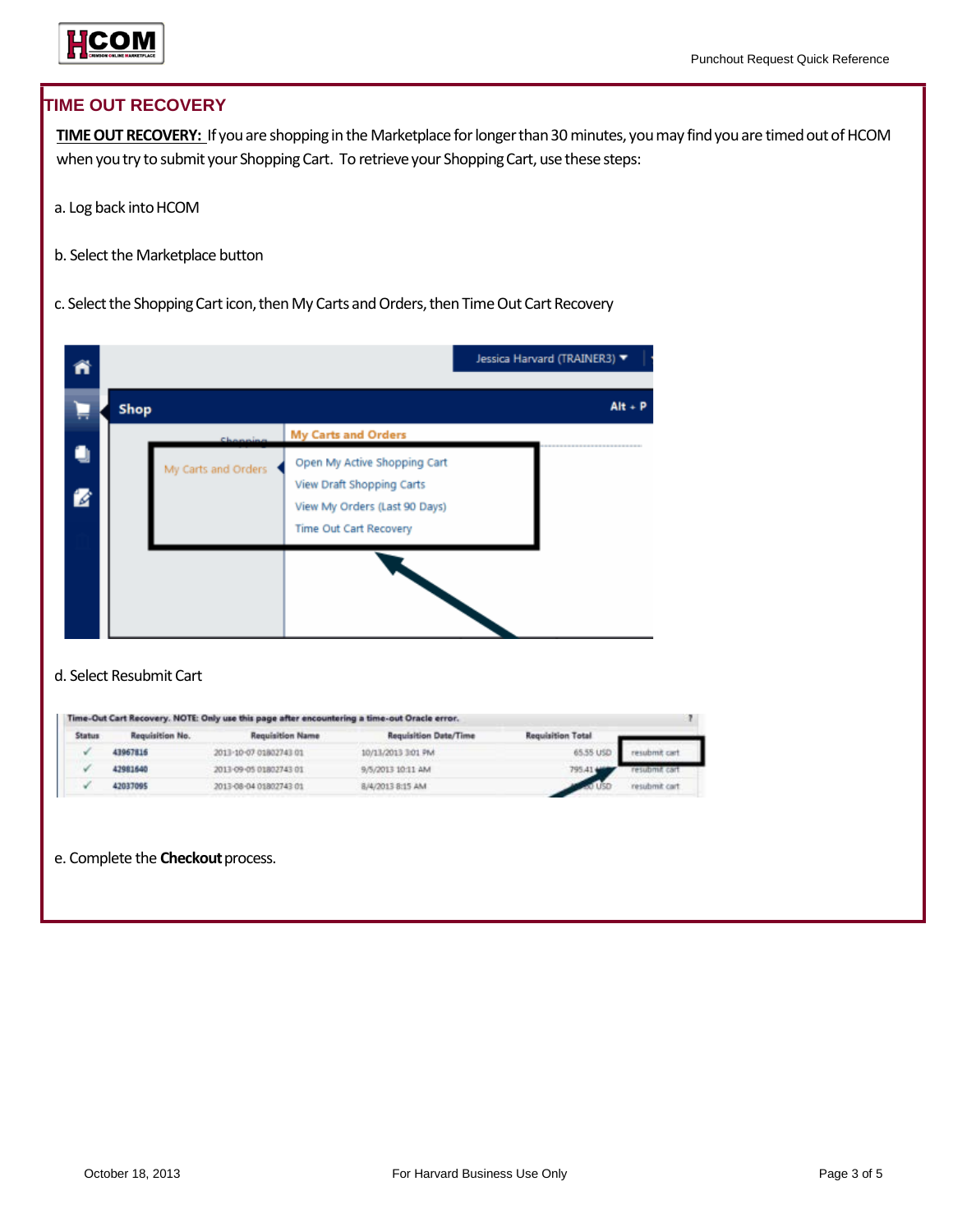

| <b>Checking Out a Marketplace Order</b>                                                                                                                                                                                                                                                                                                                                                                                                                                                                                                                                                                                                                                                                                                                                                                                           |                                                                                                                                                                                                                                                                                                                                                                                                                                                                                                                                                                                                                                                                                                                                                                                                                                                                                                                                                                                        |  |  |  |
|-----------------------------------------------------------------------------------------------------------------------------------------------------------------------------------------------------------------------------------------------------------------------------------------------------------------------------------------------------------------------------------------------------------------------------------------------------------------------------------------------------------------------------------------------------------------------------------------------------------------------------------------------------------------------------------------------------------------------------------------------------------------------------------------------------------------------------------|----------------------------------------------------------------------------------------------------------------------------------------------------------------------------------------------------------------------------------------------------------------------------------------------------------------------------------------------------------------------------------------------------------------------------------------------------------------------------------------------------------------------------------------------------------------------------------------------------------------------------------------------------------------------------------------------------------------------------------------------------------------------------------------------------------------------------------------------------------------------------------------------------------------------------------------------------------------------------------------|--|--|--|
| 1. Shopping Cart Screen<br>1. Add an Asset Tag Number: If applicable to your school.<br>2. Add Line Level Notes: Add additional business purpose<br>information to the Line Level Notes section. This information<br>is helpful to Approvers. This information does not appear on<br>the CREW Detail Listing Report.<br>You can delete lines from the Shopping Cart by clicking on the<br>$\blacksquare$ next to the line.<br><b>Checkout</b><br>$3.$ Click                                                                                                                                                                                                                                                                                                                                                                       | 2. Check Out: Requisition Information Screen<br>1. Requisition Description: Enter the business purpose for the overall<br>purchase. Note: The contents of this field are searchable if you need<br>to find this text at a later date.<br>2. Attention field: Enter the name of the person receiving the<br>delivery.<br>3. Attention Room/Floor field: Enter a building or room number.<br>Adding this information is a one-time activity. After entering, set the<br>Attention lines as defaults. Check the box. The content in the<br>Attention fields will automatically appear when you place another<br>order.<br>4. If necessary, modify the default Deliver To Location.<br>5. If necessary, modify the account(s) to which items in the order will<br>be billed by clicking the hyperlinked 33 digit account code. Click the<br>account code again to change the account code. Click <u>Apply</u> on<br>each review screen to arrive back at the main screen.<br>6. Click Next |  |  |  |
| 3. Check Out: Approvers Screen<br>1. If necessary, modify the approver(s) by clicking<br>Manage Approvals Select one of the following actions to<br>modify approver(s):<br>Add approver<br>$\bullet$<br>Change First Approver<br>Delete Approver<br>Reset Approval List<br>2. Enter an optional Note to Approver or Note to Supplier.<br>3. Attach any necessary documents to the request by clicking<br>Add Attachment (Optional)<br>4. If this is a grant purchase, and an item is over 4,999.99,<br>complete the Vendor Justification section. If the If the purchase<br>is over \$24,999.99 verify that the Debarment Form is on file.<br>(You can download it by clicking on the link.) Refer to the<br><b>Completing the Vendor Justification Form Quick Reference</b><br>for more information.<br>Next<br>5. Click $\vert$ | 4. Check Out: Review and Submit Screen<br>Review and click the submit button.<br>Optional: If you wish to print the Requisition prior to submittal,<br><b>Printable Page</b><br>click the $\exists$ Showlink, then<br>Note: It is possible to add additional line items to a requisition<br>throughout the Checkout Process prior to submitting the<br>requisition. Click the Shop tab to access the Marketplace and<br>locate your additional item. The items will be consolidated into<br>one requisition once you return to Oracle.                                                                                                                                                                                                                                                                                                                                                                                                                                                 |  |  |  |